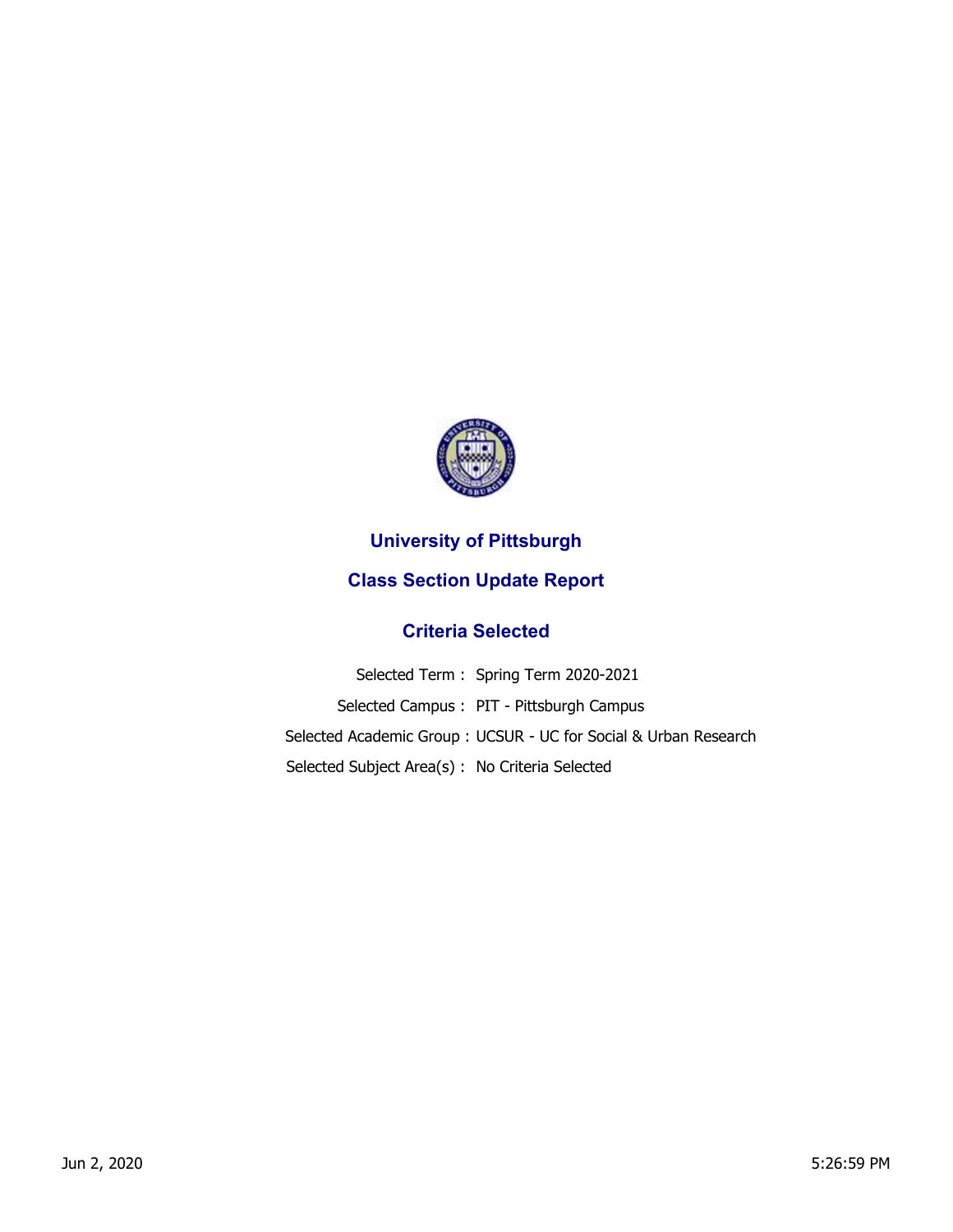Jun 2, 2020 5:26:59 PM

Page 1 of 6

**Class Section Update Report**

Cancel **Change** 

| Term: 2214 Campus: PIT - Pittsburgh Campus                                                                                                                                                   |                                                                                                                 | <b>Academic Group:</b> UCSUR - UC for Social & Urban Research                          |                                                                  |
|----------------------------------------------------------------------------------------------------------------------------------------------------------------------------------------------|-----------------------------------------------------------------------------------------------------------------|----------------------------------------------------------------------------------------|------------------------------------------------------------------|
| <b>Course ID: 109976</b><br><b>Subject Area: GERON</b><br>Catalog Nbr: 2000<br><b>Class Nbr: 14268</b><br><b>Course Offering Nbr: 1</b><br><b>Academic Organization: GERON - Gerontology</b> | <b>Class Section: 1010</b><br><b>Component: DIR - Directed Studies</b><br><b>Class Type: Enrollment Section</b> | <b>Minimum</b><br><b>Units: 1.00</b><br><b>Academic Progress</b><br><b>Units: 1.00</b> | <b>Maximum</b><br><b>Units: 6.00</b><br><b>FA Units:</b><br>1.00 |
| <b>Short Title: DIRECTED STUDY</b>                                                                                                                                                           |                                                                                                                 |                                                                                        |                                                                  |
| Free Format Topic: (30 Characters)                                                                                                                                                           |                                                                                                                 | Fee Type:                                                                              | <b>Fee Amount:</b>                                               |
| <b>Session: AT</b><br><b>Start Date: 1/11/2021</b>                                                                                                                                           | <b>End Date: 5/1/2021</b>                                                                                       | <b>Associated Class: 1010</b>                                                          | <b>Location: PITTONLINE</b>                                      |
| <b>Schedule</b><br>Y/N<br>Print: Y                                                                                                                                                           | <b>Instructor Role</b><br><b>Instructor</b><br>ID:<br>$\Omega$                                                  | <b>Instructor Name:</b><br>No Instructor Assigned                                      |                                                                  |
| <b>Facility ID:</b><br>Room:<br><b>TBATBA</b><br><b>TBA</b><br>0                                                                                                                             | <b>Room Capacity: Mtg Start:</b><br>Mtg End:                                                                    | Day:                                                                                   | <b>End Date:</b><br><b>Start Date:</b><br>1/11/2021<br>5/1/2021  |
| Consent:<br>No Special Consent<br>Required                                                                                                                                                   | <b>Grading Basis:</b><br><b>Instructor Edit:</b><br>No Enrollment<br><b>Grad Letter Grade</b><br>Choice         | <b>Enrollment</b><br>Capacity: 25                                                      |                                                                  |
| Course<br><b>Course</b><br><b>Attribute:</b><br><b>Attribute Value: Subject:</b><br><b>WEB</b><br>idm                                                                                        | <b>Combined Section</b><br><b>Catalog Nbr:</b>                                                                  | <b>Combined Section</b><br><b>Combined Section</b><br><b>Class Number:</b>             | <b>Combined Section</b><br><b>Enrollment Capacity:</b>           |
| <b>Room Characteristic</b>                                                                                                                                                                   |                                                                                                                 |                                                                                        |                                                                  |
|                                                                                                                                                                                              |                                                                                                                 |                                                                                        |                                                                  |
| <b>Start Date</b>                                                                                                                                                                            | <b>Reserve Capacity Requirement</b>                                                                             | <b>Cap Enrl</b>                                                                        |                                                                  |
|                                                                                                                                                                                              |                                                                                                                 |                                                                                        |                                                                  |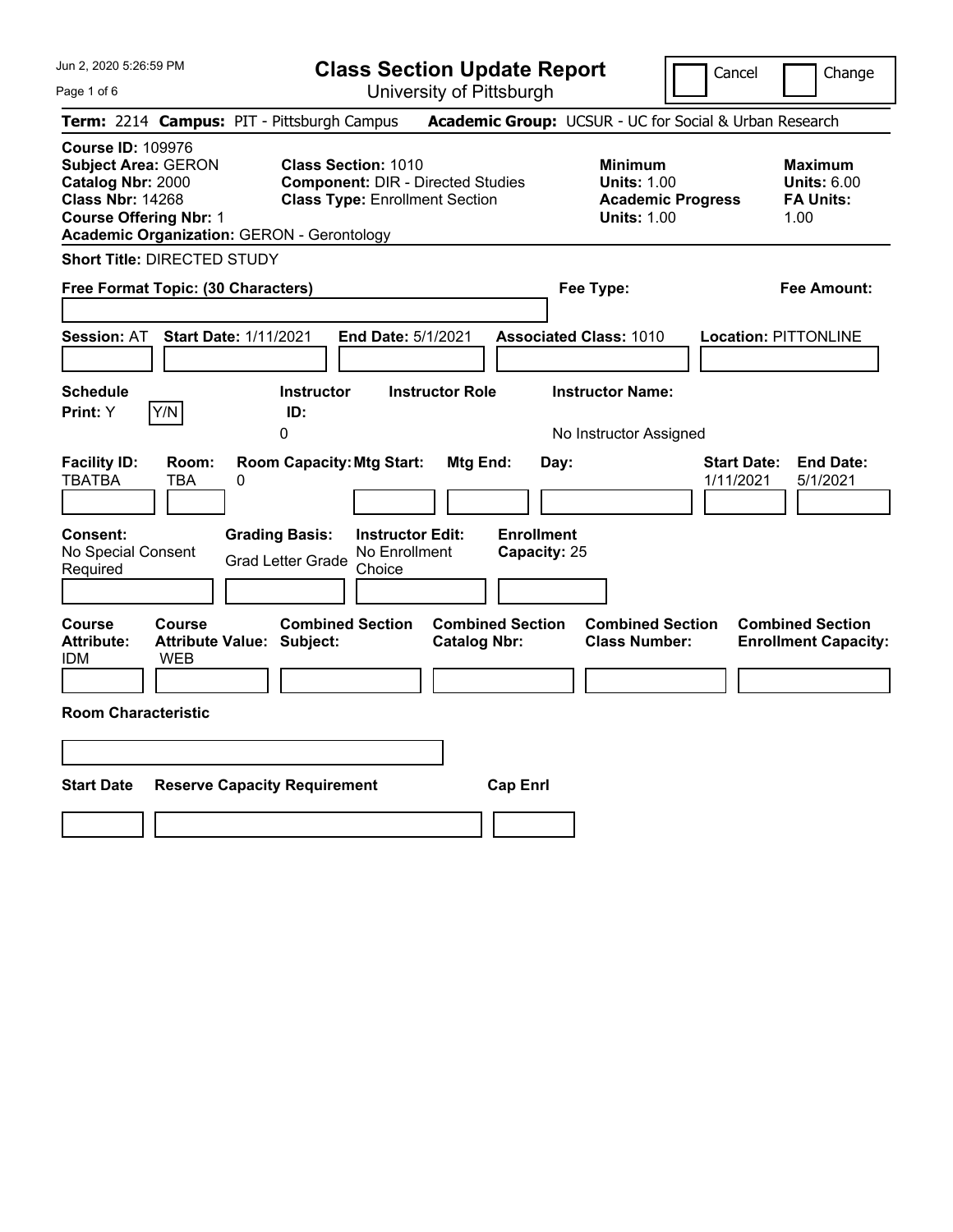Jun 2, 2020 5:26:59 PM Page 2 of 6 **Class Section Update Report** University of Pittsburgh Cancel | Change **Term:** 2214 **Campus:** PIT - Pittsburgh Campus **Academic Group:** UCSUR - UC for Social & Urban Research **Course ID:** 171663 **Subject Area:** GERON **Class Section:** 1030 **Minimum Maximum Catalog Nbr:** 2002 **Component:** LEC - Lecture **Units:** 3.00 **Units:** 3.00 **Class Nbr:** 17725 **Class Type:** Enrollment Section **Academic Progress FA Units: Course Offering Nbr:** 1 **Units:** 3.00 3.00 **Academic Organization:** GERON - Gerontology **Short Title:** PREVENTION AND HEALTHY AGING **Free Format Topic: (30 Characters) Fee Type: Fee Amount: Session:** AT **Start Date:** 1/11/2021 **End Date:** 5/1/2021 **Associated Class:** 1030 **Location:** PITTONLINE **Schedule Instructor Instructor Role Instructor Name: Print:**  $Y$   $|Y/N|$  **ID:** 2947683 Primary Instructor Stahl, Sarah Terese **Facility ID: Room: Room Capacity:Mtg Start: Mtg End: Day: Start Date: End Date:** WEBTBA TBA 0 1/11/2021 5/1/2021 **Consent: Grading Basis: Instructor Edit: Enrollment** No Special Consent Grad Letter Grade No Enrollment Choice **Capacity:** 15 **Course Course Combined Section Combined Section Combined Section Combined Section Attribute: Attribute Value: Subject: Catalog Nbr: Class Number: Enrollment Capacity:**  IDM WEB **Room Characteristic Start Date Reserve Capacity Requirement Cap Enrl**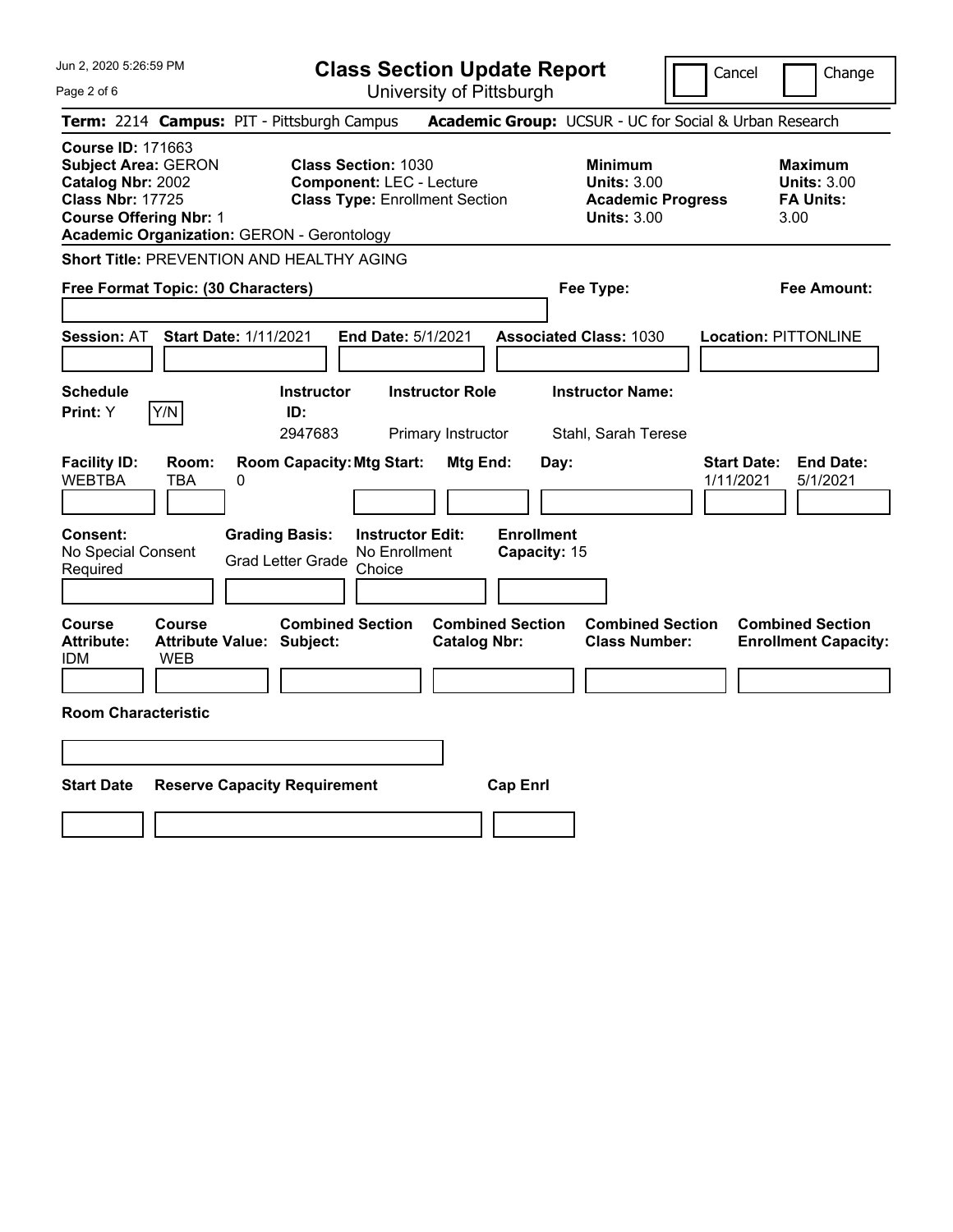|  |  | Jun 2, 2020 5:26:59 PM |  |
|--|--|------------------------|--|
|--|--|------------------------|--|

Page 3 of 6

**Class Section Update Report**

Cancel Change

|                                                                                                                                                                                              | Term: 2214 Campus: PIT - Pittsburgh Campus                                                                                                       |                                                | Academic Group: UCSUR - UC for Social & Urban Research                                 |                                                                  |
|----------------------------------------------------------------------------------------------------------------------------------------------------------------------------------------------|--------------------------------------------------------------------------------------------------------------------------------------------------|------------------------------------------------|----------------------------------------------------------------------------------------|------------------------------------------------------------------|
| <b>Course ID: 173848</b><br><b>Subject Area: GERON</b><br>Catalog Nbr: 2003<br><b>Class Nbr: 25024</b><br><b>Course Offering Nbr: 1</b><br><b>Academic Organization: GERON - Gerontology</b> | <b>Class Section: 1050</b><br><b>Component: LEC - Lecture</b><br><b>Class Type: Enrollment Section</b>                                           |                                                | <b>Minimum</b><br><b>Units: 2.00</b><br><b>Academic Progress</b><br><b>Units: 2.00</b> | <b>Maximum</b><br><b>Units: 2.00</b><br><b>FA Units:</b><br>2.00 |
| <b>Short Title: INTERGENERATIONAL STUDIES</b>                                                                                                                                                |                                                                                                                                                  |                                                |                                                                                        |                                                                  |
| Free Format Topic: (30 Characters)                                                                                                                                                           |                                                                                                                                                  |                                                | Fee Type:                                                                              | <b>Fee Amount:</b>                                               |
| Session: AT                                                                                                                                                                                  | <b>Start Date: 1/11/2021</b><br>End Date: 5/1/2021                                                                                               |                                                | <b>Associated Class: 1050</b>                                                          | <b>Location: PITTONLINE</b>                                      |
| <b>Schedule</b><br>Y/N<br>Print: Y                                                                                                                                                           | <b>Instructor</b><br>ID:<br>$\Omega$                                                                                                             | <b>Instructor Role</b>                         | <b>Instructor Name:</b><br>No Instructor Assigned                                      |                                                                  |
| <b>Facility ID:</b><br>Room:<br><b>WEBTBA</b><br>TBA<br><b>Consent:</b><br>No Special Consent<br>Required                                                                                    | <b>Room Capacity: Mtg Start:</b><br>0<br><b>Grading Basis:</b><br><b>Instructor Edit:</b><br>No Enrollment<br><b>Grad Letter Grade</b><br>Choice | Mtg End:<br><b>Enrollment</b><br>Capacity: 35  | Day:                                                                                   | <b>Start Date:</b><br><b>End Date:</b><br>1/11/2021<br>5/1/2021  |
| Course<br>Course<br><b>Attribute:</b><br>idm<br>WEB                                                                                                                                          | <b>Combined Section</b><br><b>Attribute Value: Subject:</b>                                                                                      | <b>Combined Section</b><br><b>Catalog Nbr:</b> | <b>Combined Section</b><br><b>Class Number:</b>                                        | <b>Combined Section</b><br><b>Enrollment Capacity:</b>           |
| <b>Room Characteristic</b>                                                                                                                                                                   |                                                                                                                                                  |                                                |                                                                                        |                                                                  |
| <b>Start Date</b>                                                                                                                                                                            | <b>Reserve Capacity Requirement</b>                                                                                                              | <b>Cap Enrl</b>                                |                                                                                        |                                                                  |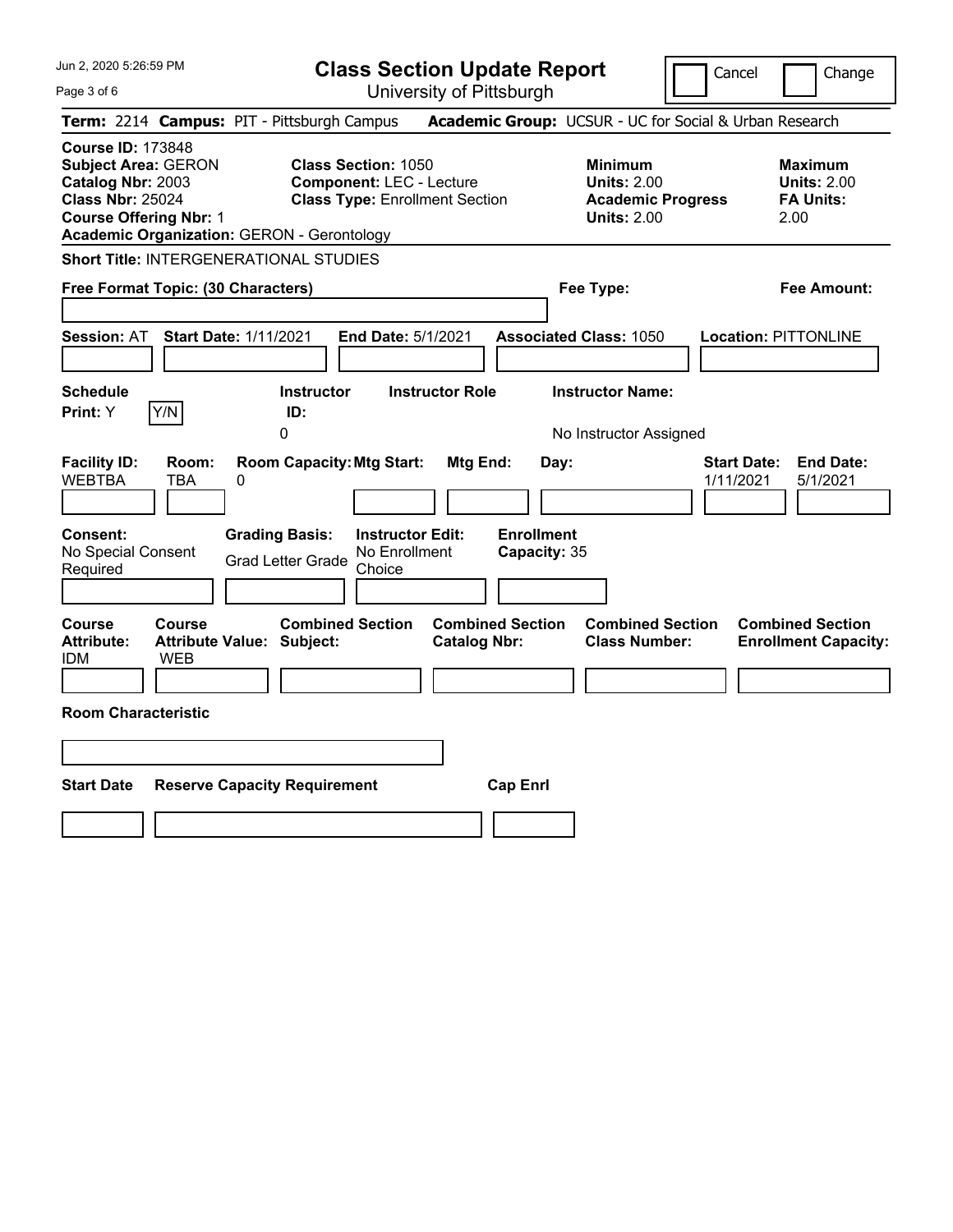|  |  | Jun 2, 2020 5:26:59 PM |  |
|--|--|------------------------|--|
|--|--|------------------------|--|

Page 4 of 6

**Class Section Update Report**

Cancel Change

|                                                                                                                                         |                                                   | UNIVUOILY UN NIUDUNIU                                                                                  |                                                            |                                 |                                                                  |
|-----------------------------------------------------------------------------------------------------------------------------------------|---------------------------------------------------|--------------------------------------------------------------------------------------------------------|------------------------------------------------------------|---------------------------------|------------------------------------------------------------------|
|                                                                                                                                         | Term: 2214 Campus: PIT - Pittsburgh Campus        |                                                                                                        | Academic Group: UCSUR - UC for Social & Urban Research     |                                 |                                                                  |
| <b>Course ID: 178528</b><br><b>Subject Area: GERON</b><br>Catalog Nbr: 2005<br><b>Class Nbr: 21948</b><br><b>Course Offering Nbr: 1</b> | <b>Academic Organization: GERON - Gerontology</b> | <b>Class Section: 1050</b><br><b>Component: LEC - Lecture</b><br><b>Class Type: Enrollment Section</b> | <b>Minimum</b><br><b>Units: 3.00</b><br><b>Units: 3.00</b> | <b>Academic Progress</b>        | <b>Maximum</b><br><b>Units: 3.00</b><br><b>FA Units:</b><br>3.00 |
|                                                                                                                                         | <b>Short Title: PERSPECTIVES IN AGING</b>         |                                                                                                        |                                                            |                                 |                                                                  |
| Free Format Topic: (30 Characters)                                                                                                      |                                                   |                                                                                                        | Fee Type:                                                  |                                 | <b>Fee Amount:</b>                                               |
| <b>Session: AT</b>                                                                                                                      | <b>Start Date: 1/11/2021</b>                      | End Date: 5/1/2021                                                                                     | <b>Associated Class: 1050</b>                              |                                 | <b>Location: PITTONLINE</b>                                      |
| <b>Schedule</b><br>Y/N<br>Print: Y                                                                                                      | <b>Instructor</b><br>ID:<br>2947683               | <b>Instructor Role</b><br>Primary Instructor                                                           | <b>Instructor Name:</b><br>Stahl, Sarah Terese             |                                 |                                                                  |
| <b>Facility ID:</b><br>Room:<br><b>WEBTBA</b><br>TBA                                                                                    | 0                                                 | <b>Room Capacity: Mtg Start:</b><br>Mtg End:                                                           | Day:                                                       | <b>Start Date:</b><br>1/11/2021 | <b>End Date:</b><br>5/1/2021                                     |
| Consent:<br>No Special Consent<br>Required                                                                                              | <b>Grading Basis:</b><br><b>Grad Letter Grade</b> | <b>Instructor Edit:</b><br>No Enrollment<br>Choice                                                     | <b>Enrollment</b><br>Capacity: 10                          |                                 |                                                                  |
| Course<br>Course<br><b>Attribute:</b><br>IDM<br>WEB                                                                                     | <b>Attribute Value: Subject:</b>                  | <b>Combined Section</b><br><b>Catalog Nbr:</b>                                                         | <b>Combined Section</b><br><b>Class Number:</b>            | <b>Combined Section</b>         | <b>Combined Section</b><br><b>Enrollment Capacity:</b>           |
| <b>Room Characteristic</b>                                                                                                              |                                                   |                                                                                                        |                                                            |                                 |                                                                  |
|                                                                                                                                         |                                                   |                                                                                                        |                                                            |                                 |                                                                  |
| <b>Start Date</b>                                                                                                                       | <b>Reserve Capacity Requirement</b>               |                                                                                                        | <b>Cap Enrl</b>                                            |                                 |                                                                  |
|                                                                                                                                         |                                                   |                                                                                                        |                                                            |                                 |                                                                  |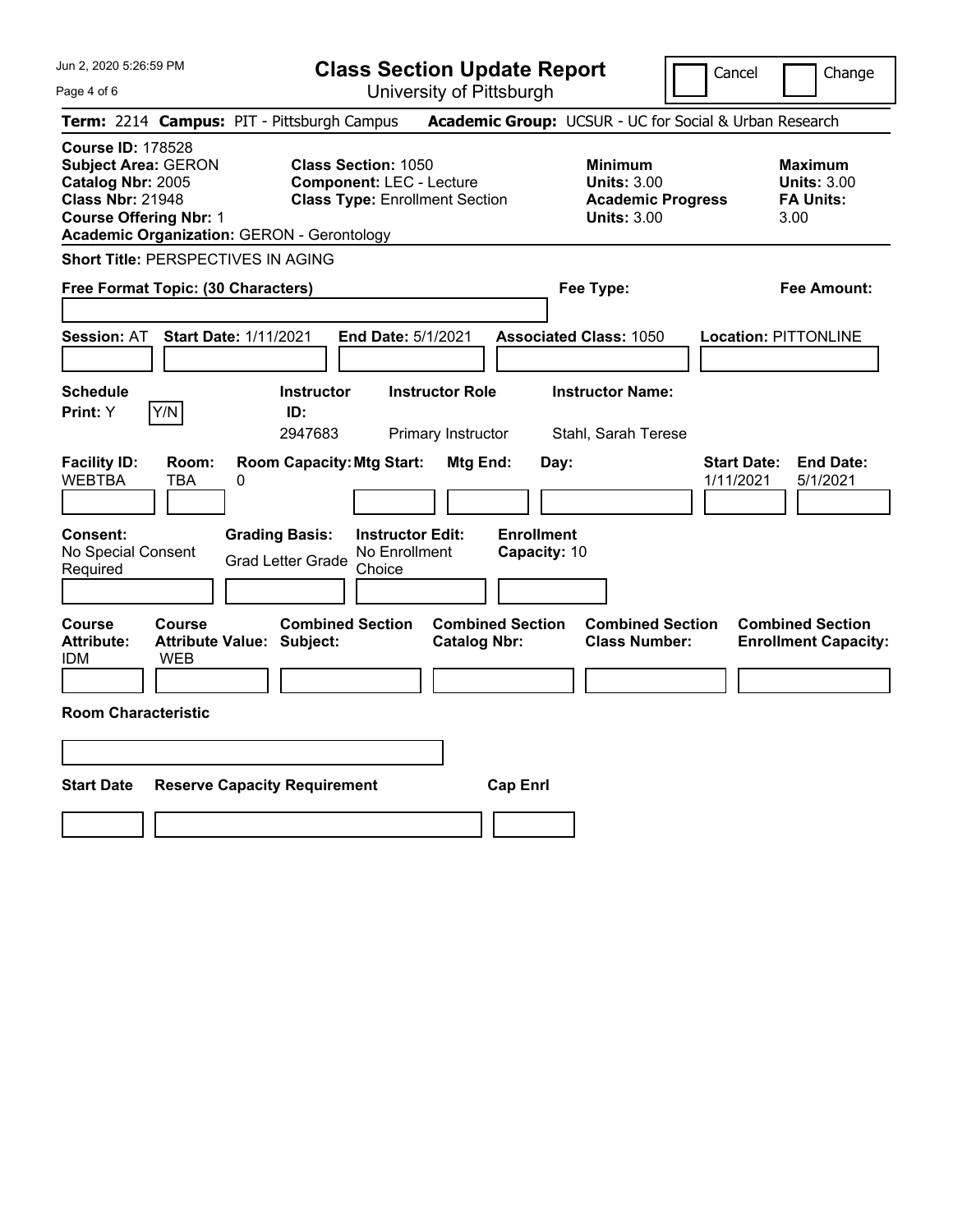Page 5 of 6

**Class Section Update Report**

Cancel **Change** 

|                                                                                                                                                                                              | Term: 2214 Campus: PIT - Pittsburgh Campus                                                              | Academic Group: UCSUR - UC for Social & Urban Research                                            |                                                                  |
|----------------------------------------------------------------------------------------------------------------------------------------------------------------------------------------------|---------------------------------------------------------------------------------------------------------|---------------------------------------------------------------------------------------------------|------------------------------------------------------------------|
| <b>Course ID: 185566</b><br><b>Subject Area: GERON</b><br>Catalog Nbr: 2010<br><b>Class Nbr: 22413</b><br><b>Course Offering Nbr: 1</b><br><b>Academic Organization: GERON - Gerontology</b> | <b>Class Section: 1010</b><br><b>Component: SEM - Seminar</b><br><b>Class Type: Enrollment Section</b>  | <b>Minimum</b><br><b>Units: 1.00</b><br><b>Academic Progress</b><br><b>Units: 1.00</b>            | <b>Maximum</b><br><b>Units: 1.00</b><br><b>FA Units:</b><br>1.00 |
| <b>Short Title: SEMINAR IN AGING</b>                                                                                                                                                         |                                                                                                         |                                                                                                   |                                                                  |
| Free Format Topic: (30 Characters)                                                                                                                                                           |                                                                                                         | Fee Type:                                                                                         | <b>Fee Amount:</b>                                               |
| <b>Session: AT</b>                                                                                                                                                                           | <b>Start Date: 1/11/2021</b><br>End Date: 5/1/2021                                                      | <b>Associated Class: 1010</b>                                                                     | <b>Location: PITTONLINE</b>                                      |
| <b>Schedule</b><br>Y/N<br>Print: Y                                                                                                                                                           | <b>Instructor Role</b><br><b>Instructor</b><br>ID:<br>2924624<br>Primary Instructor                     | <b>Instructor Name:</b><br>Flatt, Jason Dane                                                      |                                                                  |
| <b>Facility ID:</b><br>Room:<br><b>WEBTBA</b><br><b>TBA</b>                                                                                                                                  | <b>Room Capacity: Mtg Start:</b><br>0                                                                   | Mtg End:<br>Day:                                                                                  | <b>Start Date:</b><br><b>End Date:</b><br>1/11/2021<br>5/1/2021  |
| Consent:<br>Department Consent<br>Required                                                                                                                                                   | <b>Grading Basis:</b><br><b>Instructor Edit:</b><br>No Enrollment<br><b>Grad Letter Grade</b><br>Choice | <b>Enrollment</b><br>Capacity: 10                                                                 |                                                                  |
| Course<br>Course<br><b>Attribute:</b><br><b>IDM</b><br><b>WEB</b>                                                                                                                            | <b>Combined Section</b><br><b>Attribute Value: Subject:</b>                                             | <b>Combined Section</b><br><b>Combined Section</b><br><b>Class Number:</b><br><b>Catalog Nbr:</b> | <b>Combined Section</b><br><b>Enrollment Capacity:</b>           |
| <b>Room Characteristic</b>                                                                                                                                                                   |                                                                                                         |                                                                                                   |                                                                  |
|                                                                                                                                                                                              |                                                                                                         |                                                                                                   |                                                                  |
| <b>Start Date</b>                                                                                                                                                                            | <b>Reserve Capacity Requirement</b>                                                                     | <b>Cap Enrl</b>                                                                                   |                                                                  |
|                                                                                                                                                                                              |                                                                                                         |                                                                                                   |                                                                  |